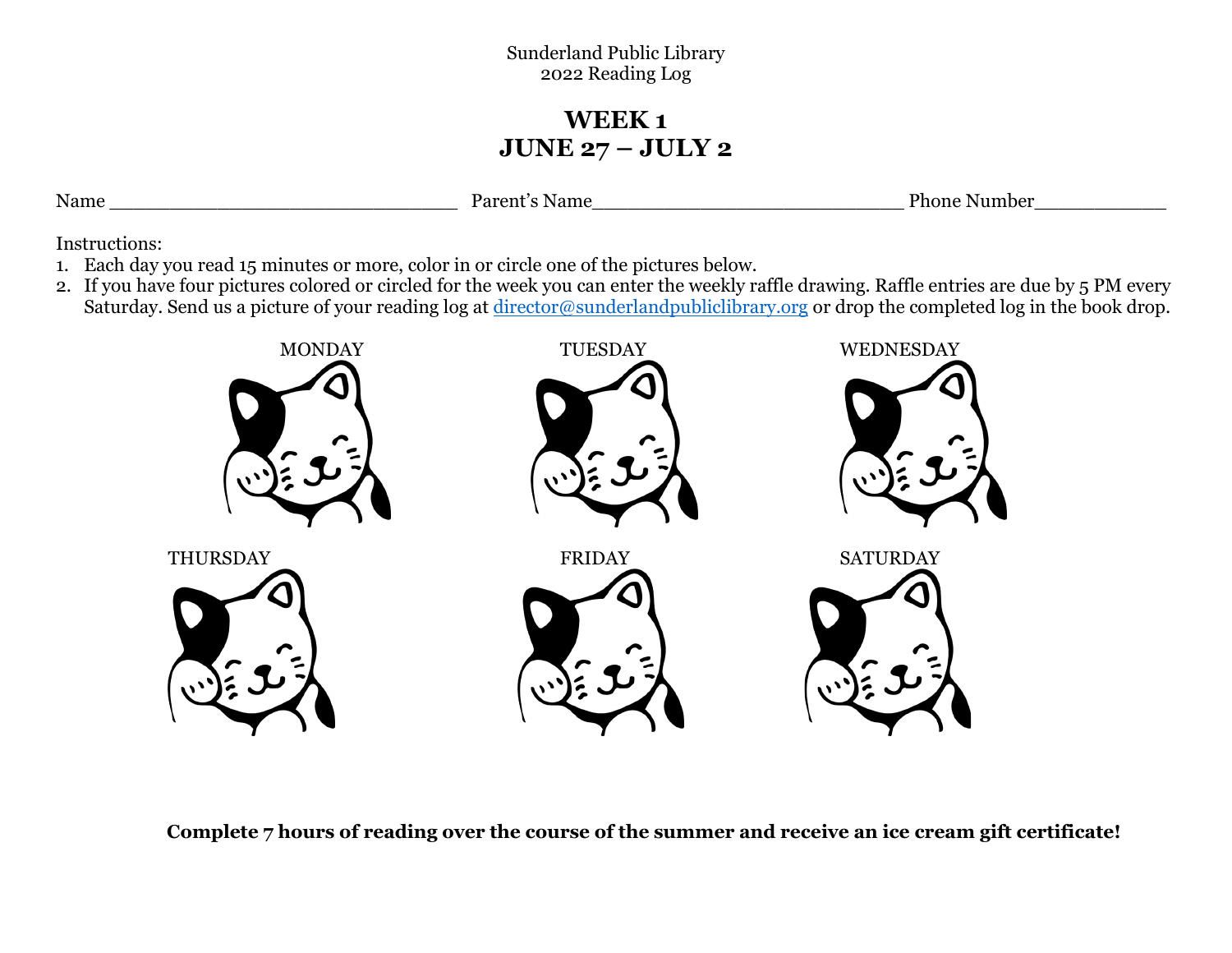## Sunderland Public Library 2022 Reading Log **WEEK 2 JULY 3 – JULY 9**

| ٦<br>L<br>I<br>r ı<br>٠ |
|-------------------------|
|                         |

Parent's Name Thome Number

Instructions:

- 1. Each day you read 15 minutes or more, color in or circle one of the pictures below.
- 2. If you have four pictures colored or circled for the week you can enter the weekly raffle drawing. Raffle entries are due by 5 PM every Saturday. Send us a picture of your reading log at [director@sunderlandpubliclibrary.org](mailto:director@sunderlandpubliclibrary.org) or drop the completed log in the book drop.
- 3. Complete 7 hours of reading over the course of the summer and receive an ice cream gift certificate.

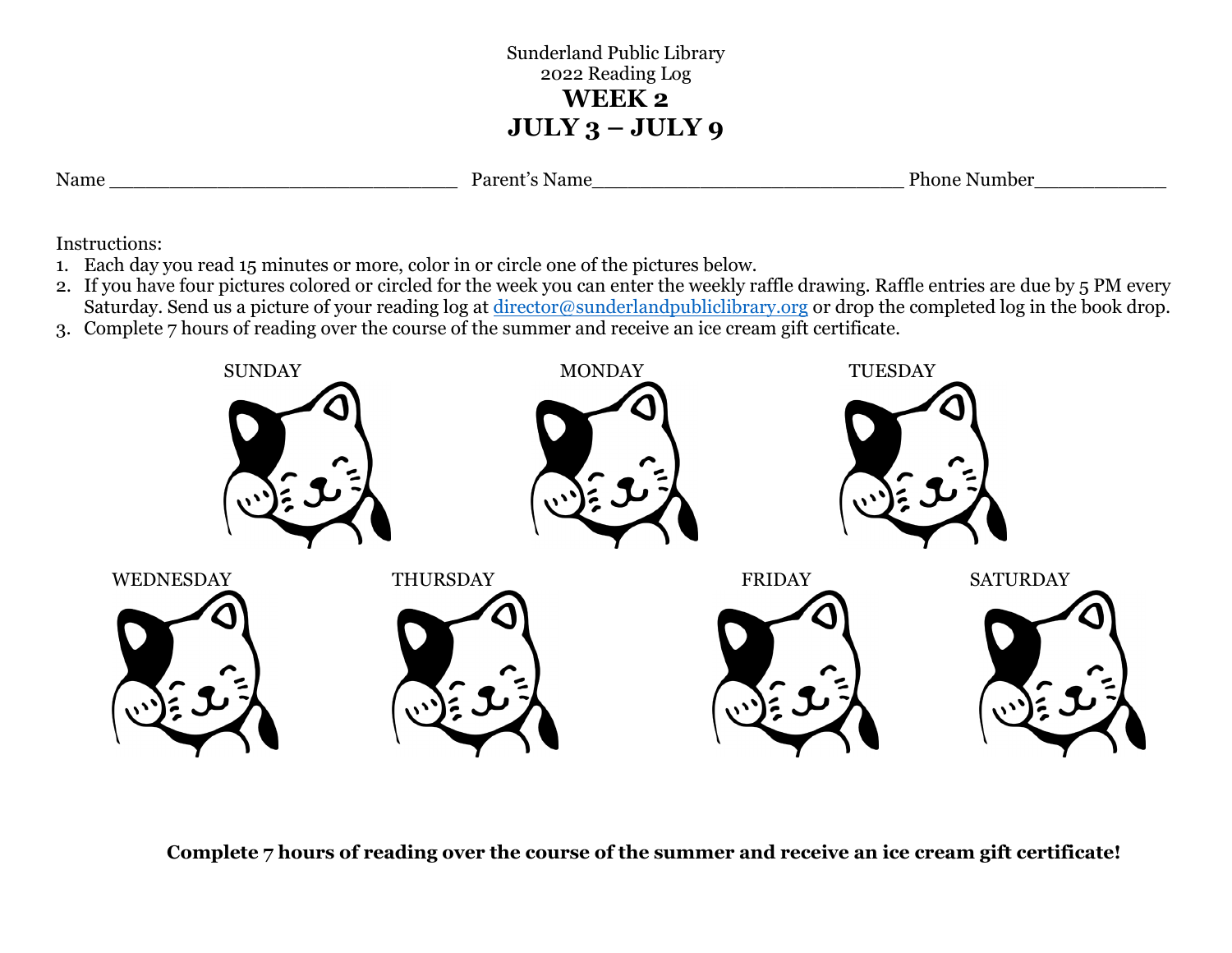### Sunderland Public Library 2022 Reading Log **WEEK 3 JULY 10– JULY 16**

Parent's Name Thome Number

Instructions:

- 1. Each day you read 15 minutes or more, color in or circle one of the pictures below.
- 2. If you have four pictures colored or circled for the week you can enter the weekly raffle drawing. Raffle entries are due by 5 PM every Saturday. Send us a picture of your reading log at [director@sunderlandpubliclibrary.org](mailto:director@sunderlandpubliclibrary.org) or drop the completed log in the book drop.
- 3. Complete 7 hours of reading over the course of the summer and receive an ice cream gift certificate.

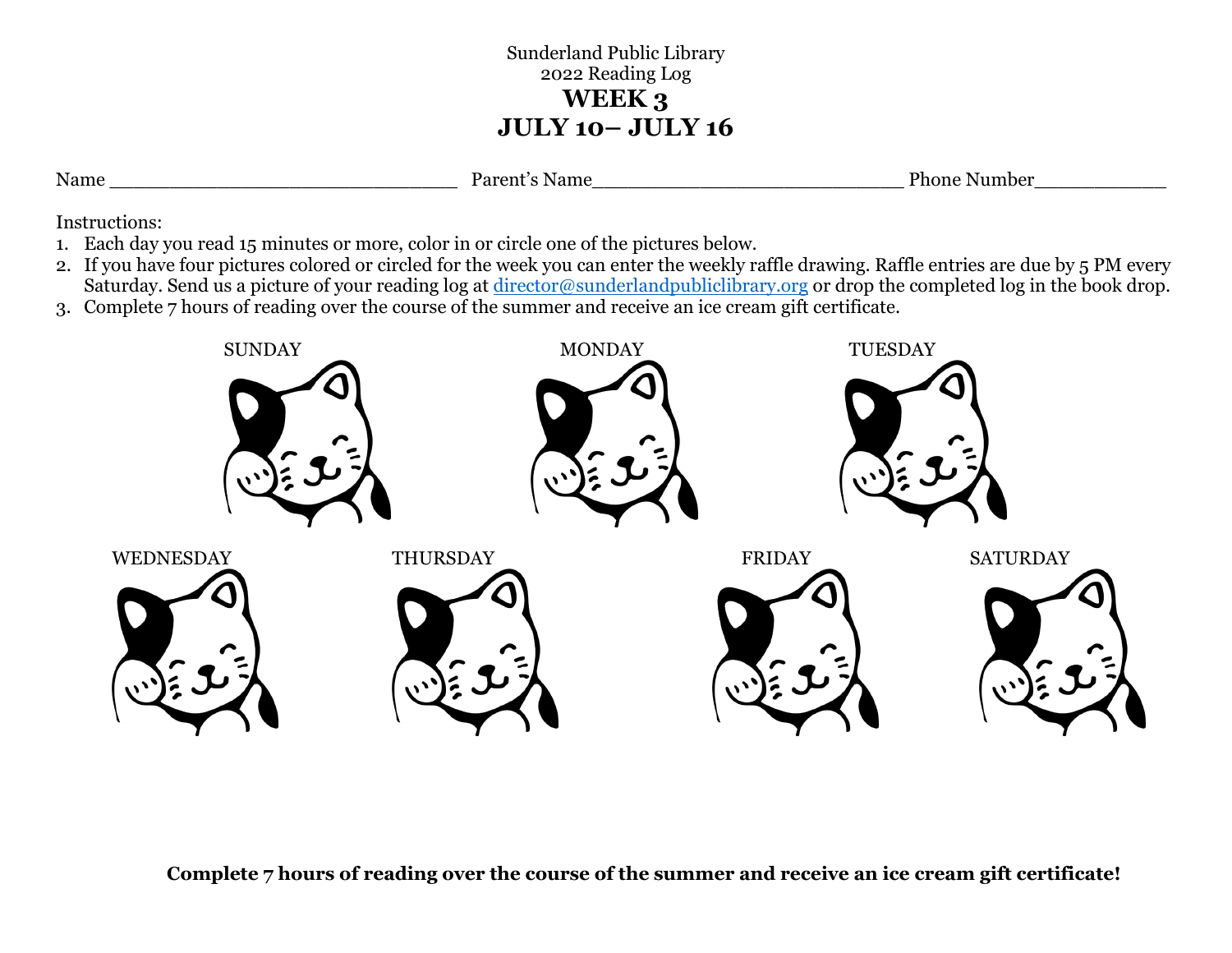#### Sunderland Public Library 2022 Reading Log

# **WEEK 4 JULY 17 – JULY 23**

Name Parent's Name Phone Number

Instructions:

- 1. Each day you read 15 minutes or more, color in or circle one of the pictures below.
- 2. If you have four pictures colored or circled for the week you can enter the weekly raffle drawing. Raffle entries are due by 5 PM every Saturday. Send us a picture of your reading log at [director@sunderlandpubliclibrary.org](mailto:director@sunderlandpubliclibrary.org) or drop the completed log in the book drop.
- 3. Complete 7 hours of reading over the course of the summer and receive an ice cream gift certificate.

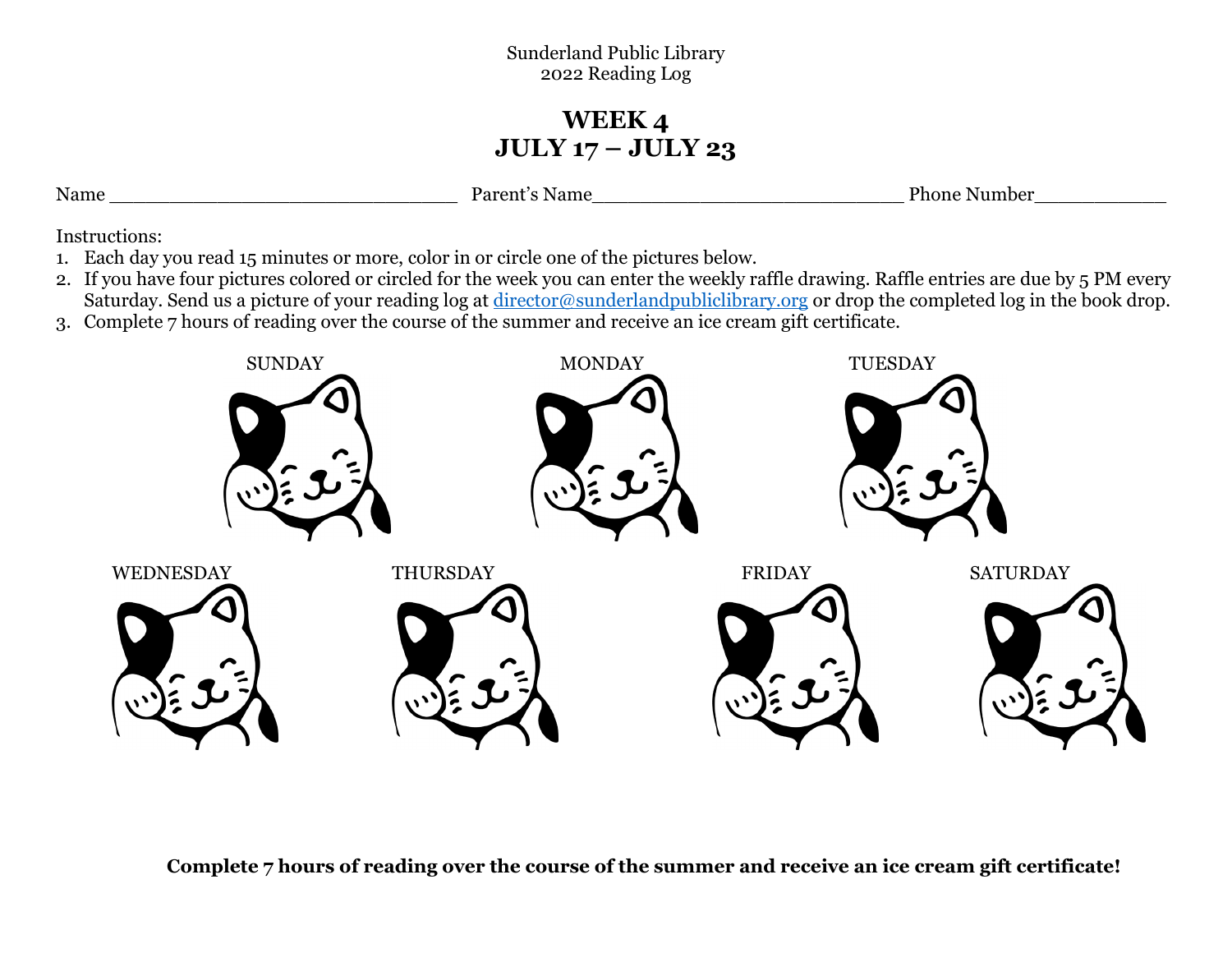# **WEEK 5 JULY 24 – JULY 30**

| Name | Parent´<br>Name | <sup>o</sup> hone<br>Number |
|------|-----------------|-----------------------------|
|      |                 |                             |

Instructions:

- 1. Each day you read 15 minutes or more, color in or circle one of the pictures below.
- 2. If you have four pictures colored or circled for the week you can enter the weekly raffle drawing. Raffle entries are due by 5 PM every Saturday. Send us a picture of your reading log at [director@sunderlandpubliclibrary.org](mailto:director@sunderlandpubliclibrary.org) or drop the completed log in the book drop.
- 3. Complete 7 hours of reading over the course of the summer and receive an ice cream gift certificate.

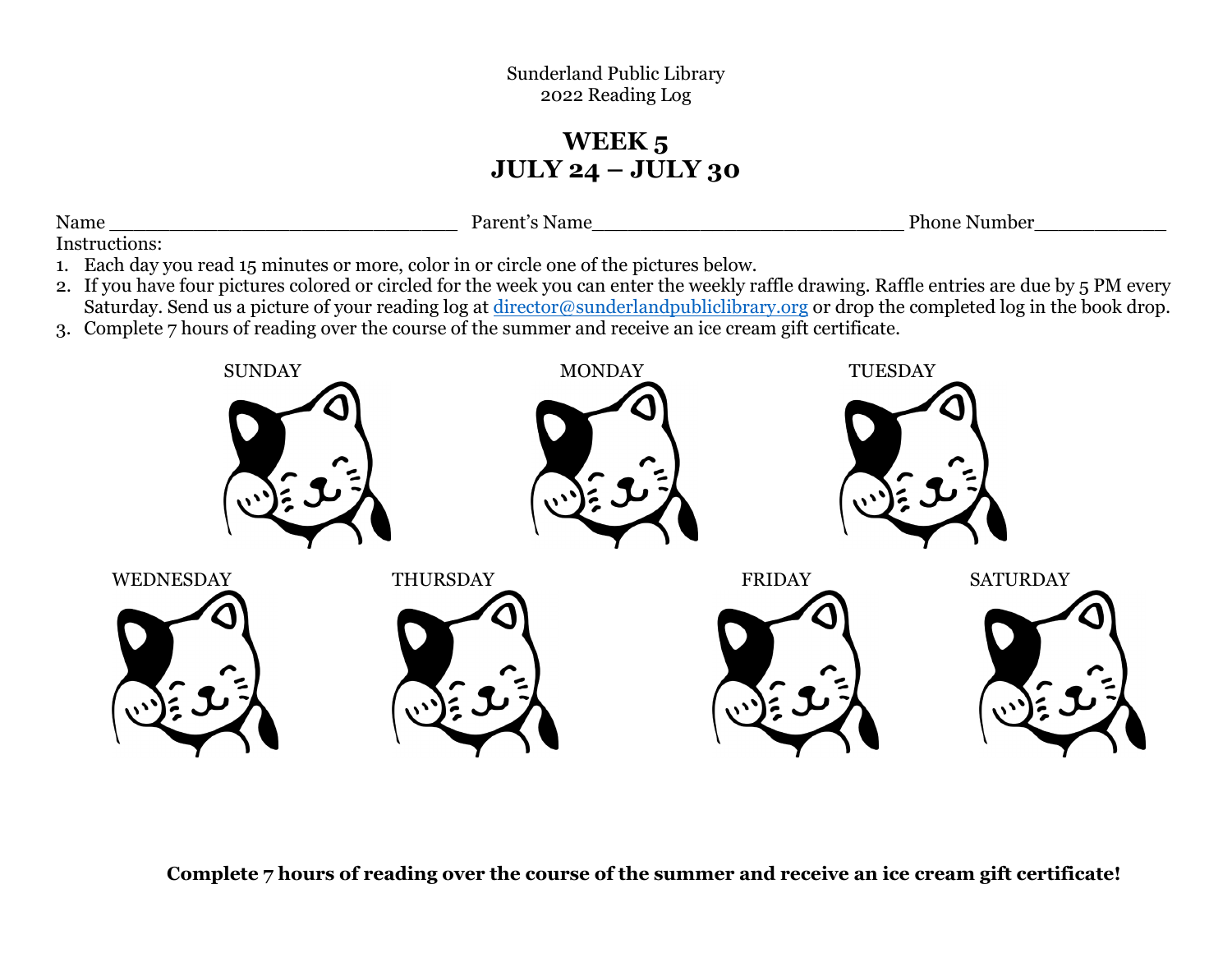Sunderland Public Library 2022 Reading Log

## **WEEK 6 JULY 31 – AUGUST 6**

| Name | P <sub>open</sub><br>Name<br>$\epsilon$ | Dh.<br>umber.<br>тноше |
|------|-----------------------------------------|------------------------|
|      |                                         |                        |

Instructions:

- 1. Each day you read 15 minutes or more, color in or circle one of the pictures below.
- 2. If you have four pictures colored or circled for the week you can enter the weekly raffle drawing. Raffle entries are due by 5 PM every Saturday. Send us a picture of your reading log at [director@sunderlandpubliclibrary.org](mailto:director@sunderlandpubliclibrary.org) or drop the completed log in the book drop.
- 3. Complete 7 hours of reading over the course of the summer and receive an ice cream gift certificate.